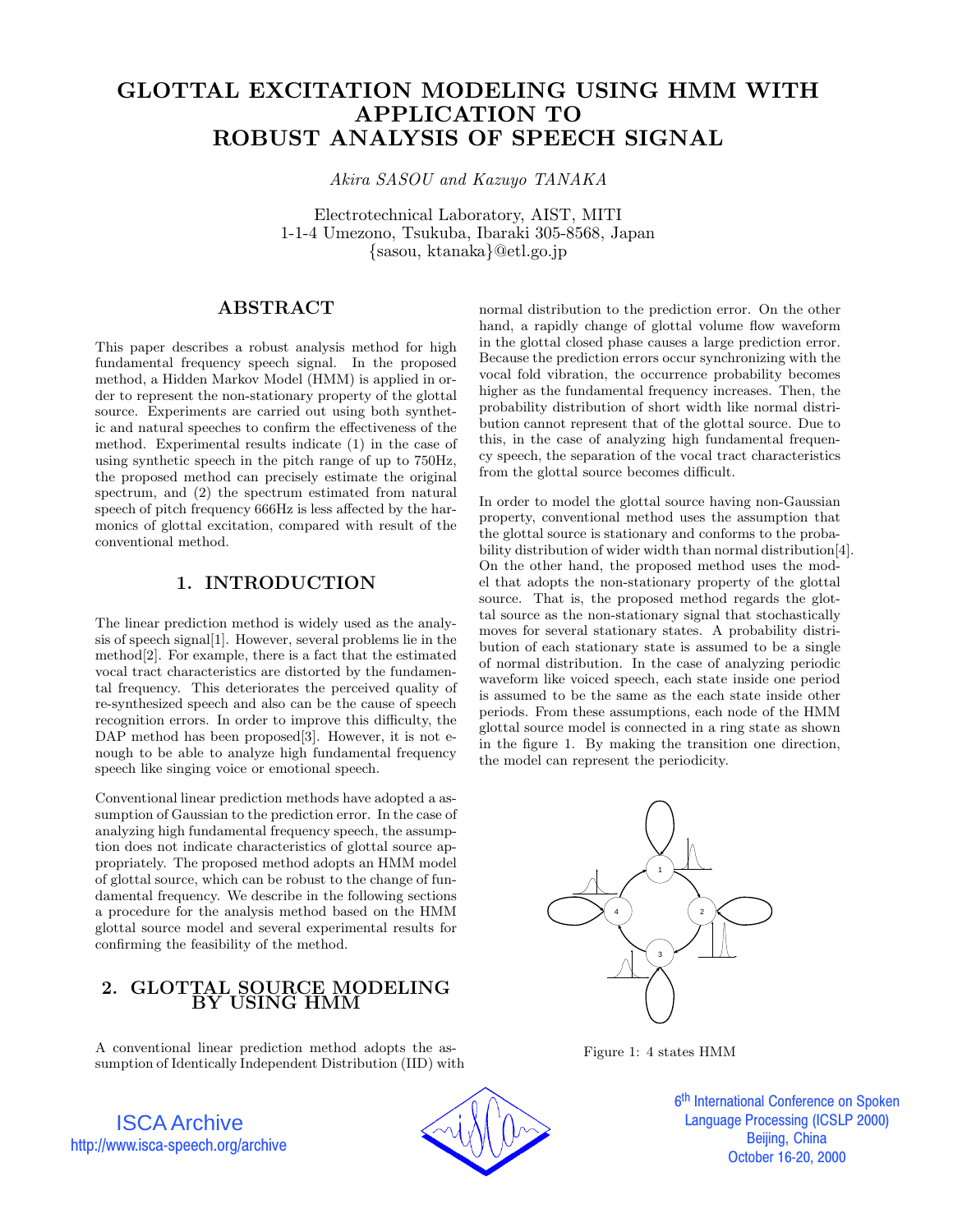#### **3. PROPOSED METHOD**

#### **3.1. Estimating Population Parameters of Glottal Source via Maximization Likelihood Method**

Separation of an observed speech signal into the vocal tract characteristics and the glottal source is a kind of blind system identification, which must be achieved in a condition of that the glottal source can not be referred to. The proposed HMM model regards glottal source as a random variable that the population parameters vary periodicity. Assuming that the observed speech signal is generated by the HMM model, we have studied about what kind of condition is necessary to separate the vocal tract characteristics and glottal source from the observation. In order to analyze the problem, the generation process of speech is modeled by using a glottal source signal and a vocal tract filter. And the analysis process is modeled by linear Prediction Error Filter (PEF). Then, we found that, the PEF coincides with the inverse filter of the vocal tract, if the population parameters of the prediction error coincide with those of the glottal source. The Markov estimation method can be used for estimating the inverse filter of the vocal tract on condition that the population parameters of the glottal source are available in advance. However, those are unknown previously.

We propose the following procedure that estimates the population parameters.

- 1. The hypothesis population parameters of the glottal source are prepared.
- 2. The prediction error is estimated in order that the probability of the prediction error conditioned by the population parameters is maximized.
- 3. The hypothesis population parameters that maximize the likelihood to the prediction error are adopted as the estimate of the glottal source population parameters.

The reasons that such a procedure is taken into account are as follows. In the case that the hypothesis population parameters differ from the real population parameters of the glottal source, it is difficult to obtain the prediction error that matches to the probability distribution. On the other hand, in the case that the hypothesis population parameters coincide with the real distribution of the glottal source, then the most matched signal to the distribution becomes the glottal source itself, and it is possible to obtain the signal on condition that the PEF coincides with the inverse filter of the vocal tract. At this time, the likelihood of the hypothesis population parameters to the obtained prediction error is maximized in the meaning of the expectation. So, the the hypothesis population parameters that maximizes the likelihood can be thought as the estimation of the glottal source population parameters. Based on this consideration, we constructed the parameter estimation algorithm that maximizes the likelihood, which is described in the next section.

The glottal source is assumed to be modeled by an HMM

with the M states. Each state has a unique number from 1 to M for identifying it. And  $s_n \in S = [1, \cdots, M]$  stands for the state of the HMM at time  $n$ . The population parameters of each state are given by  $\mu_m, \sigma_m^2, m \in S$ . Then the glottal source  $e_n$ 's population parameters at time n are given by  $m_n = \mu_{s_n}, \nu_n = \sigma_{s_n}^2$ .

The generation process of speech is assumed to be modeled with AR process of order  $p$ . By using the glottal source vector  $\mathbf{e}_p = \begin{bmatrix} e_p & e_{p+1} & \cdots & e_{N-1} \end{bmatrix}^T$  and the coefficient vector of vocal tract filter  $\mathbf{a} = \begin{bmatrix} a_1 & a_2 & \cdots & a_p \end{bmatrix}^T$ , the observed speech vector  $\mathbf{x}_p = \begin{bmatrix} x_p & x_{p+1} & \cdots & x_{N-1} \end{bmatrix}^T$  is given by

$$
\mathbf{x}_p = \Omega \mathbf{a} + \mathbf{e}_p \tag{1}
$$

where  $\Omega = [\mathbf{x}_{p-1} \ \mathbf{x}_{p-2} \ \cdots \ \mathbf{x}_0].$ 

The analysis process is achieved by inverse filtering with PEF of order p. Let  $\mathbf{b} = \begin{bmatrix} b_1 & b_2 & \cdots & b_p \end{bmatrix}^T$  and  $\tilde{\mathbf{e}}_p =$  $[\tilde{e}_p \ \tilde{e}_{p+1} \ \cdots \ \tilde{e}_{N-1}]^T$  represent the coefficient vector of PE-F and the prediction error vector, respectively. Then, the prediction error vector is given by

$$
\tilde{\mathbf{e}}_p = f_{\tilde{e}}(\mathbf{b}) = \mathbf{x}_p - \Omega \mathbf{b}
$$
 (2)

Let  $\mathbf{m}_p = [m_p \ m_{p+1} \ \cdots \ m_{N-1}]^T$  represent the expectation of the glottal source vector **e**p. The covariance matrix of **e**<sub>p</sub> is given by  $\Sigma_p = \text{diag}(v_p, v_{p+1}, \dots, v_{N-1})$ , assuming that the glottal sources are mutually independent. On the other hand, the expectation vector  $\tilde{\mathbf{m}}_p$  and the covariance matrix  $\Sigma_p$  of the prediction error vector  $\tilde{\mathbf{e}}_p$  are given by

$$
\tilde{\mathbf{m}}_p = f_{\tilde{m}}(\mathbf{b}) \n= \mathbf{m}_p - E[\Omega](\mathbf{b} - \mathbf{a}) \n\tilde{\Sigma}_p = f_{\tilde{\Sigma}}(\mathbf{b}) \n= \Sigma_p - E[(\mathbf{e}_p - \mathbf{m}_p)(\mathbf{b} - \mathbf{a})^T {\Omega - E[\Omega]}^T] \n- E[{{\Omega - E[\Omega]} (\mathbf{b} - \mathbf{a})(\mathbf{e}_p - \mathbf{m}_p)^T] \n+ E[{{\Omega - E[\Omega]} (\mathbf{b} - \mathbf{a})(\mathbf{b} - \mathbf{a})^T {\Omega - E[\Omega]}^T] \n(3)
$$

From these relationships, we found that the PEF's coefficients **b** becomes equal to the vocal tract filter's coefficients **a**, provided that the prediction error's population parameters  $\tilde{\mathbf{m}}_p$ ,  $\tilde{\Sigma}_p$  coincide with those of the glottal source  $\mathbf{m}_p, \Sigma_p$ .

In order to estimate the population parameters  $\mathbf{m}_p$ ,  $\Sigma_p$ , we introduce a diagonal covariance matrix  $\tilde{\tilde{\Sigma}}_p$  defined as

$$
\tilde{\tilde{\Sigma}}_p = \text{diag}(\tilde{v}_p^2, \tilde{v}_{p+1}^2, \cdots, \tilde{v}_{N-1}^2)
$$
\n(4)

where  $\tilde{v}_p^2, \tilde{v}_{p+1}^2, \cdots, \tilde{v}_{N-1}^2$  are the diagonal elements of  $\tilde{\Sigma}_p$ . Then the expectation of the likelihood  $L(\tilde{\mathbf{e}}_p | \tilde{\mathbf{m}}_p, \tilde{\tilde{\Sigma}}_p)$  is given by

$$
E[L(\tilde{\mathbf{e}}_p | \tilde{\mathbf{m}}_p, \tilde{\tilde{\Sigma}}_p)] = \int L(\tilde{\mathbf{e}}_p | \tilde{\mathbf{m}}_p, \tilde{\tilde{\Sigma}}_p) L(\tilde{\mathbf{e}}_p | \tilde{\mathbf{m}}_p, \tilde{\Sigma}_p) d\tilde{\mathbf{e}}_p \tag{5}
$$

which is maximized when  $\tilde{\tilde{\Sigma}}_p = \tilde{\Sigma}_p$ . So, we can derive the glottal source population parameters when maximizing the equation (5).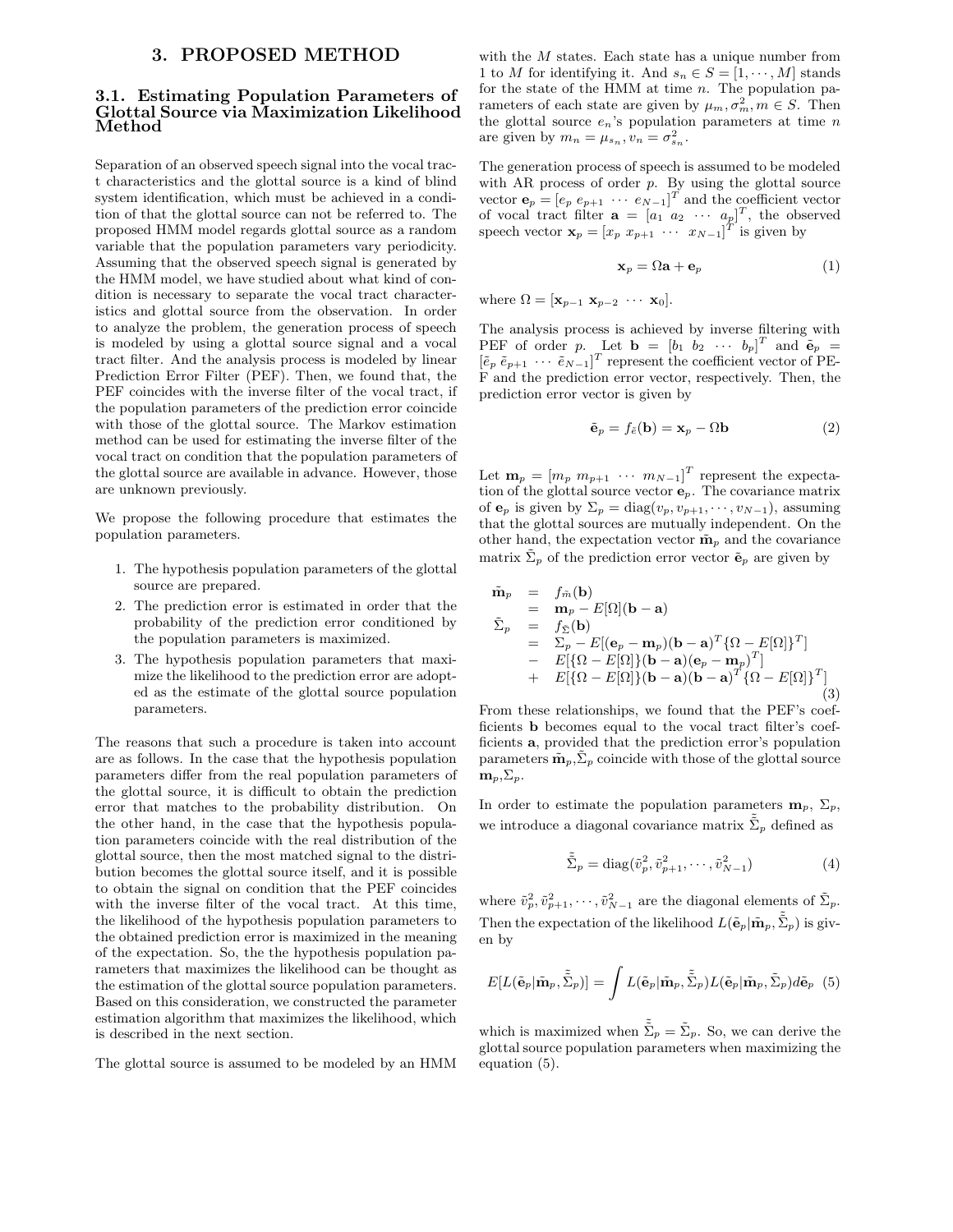#### **3.2. Parameter Estimation Algorithm**

The parameter estimation algorithm consists of the following processes.

- 1. The initial hypothesis population parameters to the glottal source are prepared as  $\tilde{\mathbf{m}}_p^{(0)} = \mathbf{0}, \tilde{\Sigma}_p^{(0)} = \sigma \mathbf{I}$ .
- 2. The PEF **b** and the prediction error  $\tilde{\mathbf{e}}_p^{(i+1)}$  are evaluated in order to maximize  $L(\tilde{\mathbf{e}}_p^{(i+1)} | \tilde{\mathbf{m}}_p^{(i)}, \tilde{\tilde{\Sigma}}_p^{(i)})$
- 3. The population parameters  $\tilde{\mathbf{m}}_p^{(i+1)}$ ,  $\tilde{\Sigma}_p^{(i+1)}$  are esti- $\text{mated in order to maximize } L(\tilde{\mathbf{e}}_p^{(i+1)} | \tilde{\mathbf{m}}_p^{(i+1)}, \tilde{\tilde{\Sigma}}_p^{(i+1)}).$
- 4. If the likelihood has converged, the process ends up. Otherwise, the process is repeated from step 2.

The estimated likelihood in each step has the relationship as follows.

$$
L(\tilde{\mathbf{e}}_p^{(i)} | \tilde{\mathbf{m}}_p^{(i)}, \tilde{\tilde{\Sigma}}_p^{(i)}) \leq L(\tilde{\mathbf{e}}_p^{(i+1)} | \tilde{\mathbf{m}}_p^{(i)}, \tilde{\tilde{\Sigma}}_p^{(i)})
$$
  

$$
\leq L(\tilde{\mathbf{e}}_p^{(i+1)} | \tilde{\mathbf{m}}_p^{(i+1)}, \tilde{\tilde{\Sigma}}_p^{(i+1)})
$$

By repeating the procedure, the likelihood increases monotonously and is converging to a certain value (an optimum value or local optimum value).

In the step 2, the PEF that maximizes the logarithm probability is given by

$$
\hat{\mathbf{b}} = [\Omega^T \tilde{\tilde{\Sigma}}_p^{-1} \Omega]^{-1} \Omega^T \tilde{\tilde{\Sigma}}_p^{-1} (\mathbf{x}_p - \tilde{\mathbf{m}}_p)
$$
(6)

In the step 3, estimation of population parameters is achieved as follows.

- 3.1 The Baum-Welch algorithm estimates the population parameters  $\tilde{\mu}_m$ ,  $\tilde{\tilde{\sigma}}_m^2$ ,  $m \in S$  of each state.
- 3.2 The Viterbi algorithm estimates the state transition sequence  $s_p, s_{p+1}, \cdots, s_{N-1}$  that maximizes the likelihood of the HMM to the prediction error.
- 3.3 The expectation vector  $\tilde{\mathbf{m}}_p$  and the diagonal covariance matrix of the prediction error  $\tilde{\tilde{\Sigma}}_p$  , are estimated by using the state transition sequence as follows.

$$
\tilde{\mathbf{m}}_p = [\tilde{\mu}_{s_p}, \tilde{\mu}_{s_{p+1}}, \cdots, \tilde{\mu}_{s_{N-1}}]
$$

$$
\tilde{\tilde{\Sigma}}_p = \text{diag}[\tilde{\tilde{\sigma}}_{s_p}^2, \tilde{\tilde{\sigma}}_{s_{p+1}}^2, \cdots, \tilde{\tilde{\sigma}}_{s_{N-1}}^2]
$$

### **4. EXPERIMENTS**

#### **4.1. Experiment with Synthetic Speech**

The experiment with synthetic speech is carried out. The glottal source used in the synthesis consists of impulse train and noises. The amplitude value of impulse is set at 50 and is located at every fundamental period. White noises of normal distribution are also added between the

impulses. Accordingly, the 2 states HMM can be used to represent the glottal source. The synthetic speeches are synthesized with AR process of order 16, driven by the glottal source of different pitch frequencies ranging from 100Hz to 900Hz. The AR parameters used in the synthesis are extracted from natural speech of vowel sound /a/ uttered by a Japanese speaker. The HMM glottal source model used for the analysis has 2 states. Each node has two paths, that is, one is connected to itself and another path is for transition to another node. Also, the order of the PEF is 16. For the purpose of comparison, the same experiment is achieved by using the auto-correlation linear prediction method with Hanning window. The prediction order is 16. The analysis frame width is 30ms.

The vocal tract spectra extracted by the proposed and conventional methods are shown as in the figure 2 and 3 respectively. The vocal tract spectra extracted by the proposed method have the similar formant structure to the original one in the fundamental frequency range of up to 750Hz. In the case of the conventional method, the extracted spectra differ from the original one in the fundamental frequency range of higher than 400Hz. And the lowest frequency peak of the extracted spectra in this range indicates not the 1st formant of the original spectrum but the fundamental component of the pitch.

#### **4.2. Experiment with Natural Speech**

The natural speech of vowel sound  $\frac{a}{x}$  uttered by female was recorded digitally with sampling rate of 48kHz and quantized with 16bits. After that, the digital speech signal was re-sampled with the rate of 16kHz. The pitch frequency was about 666Hz. The speech signal is preemphasized with the coefficients 0.99 before analyzed.The analysis frame width is 30ms. First, the algorithm must select the state number of the HMM. This is achieved by using the Akaike information criteria[5]. From the evaluated results, the state number of the HMM glottal source model is set at 15.

The vocal tract spectra extracted by the proposed and the conventional methods are shown in the figure 4 and 5 respectively. The lowest frequency peak appears at about 700Hz in the vocal tract spectrum estimated by the conventional method, which corresponds with the fundamental frequency component of the pitch. On the other hand, the vocal tract spectrum estimated by the proposed method does not contain such a peak of the frequency. The figure 6(b) shows the glottal source waveform estimated by the proposed method, in which the evident glottal source pulses are observed in the interval of the fundamental period. On the other hand, the glottal source waveform estimated by the conventional method, as shown in the figure  $6(c)$ , does not contain any evident glottal source pulse. This means that the PEF predicts the changes caused by the glottal source. In other words, the characteristics of the PEF contain the components corresponding with the glottal source.